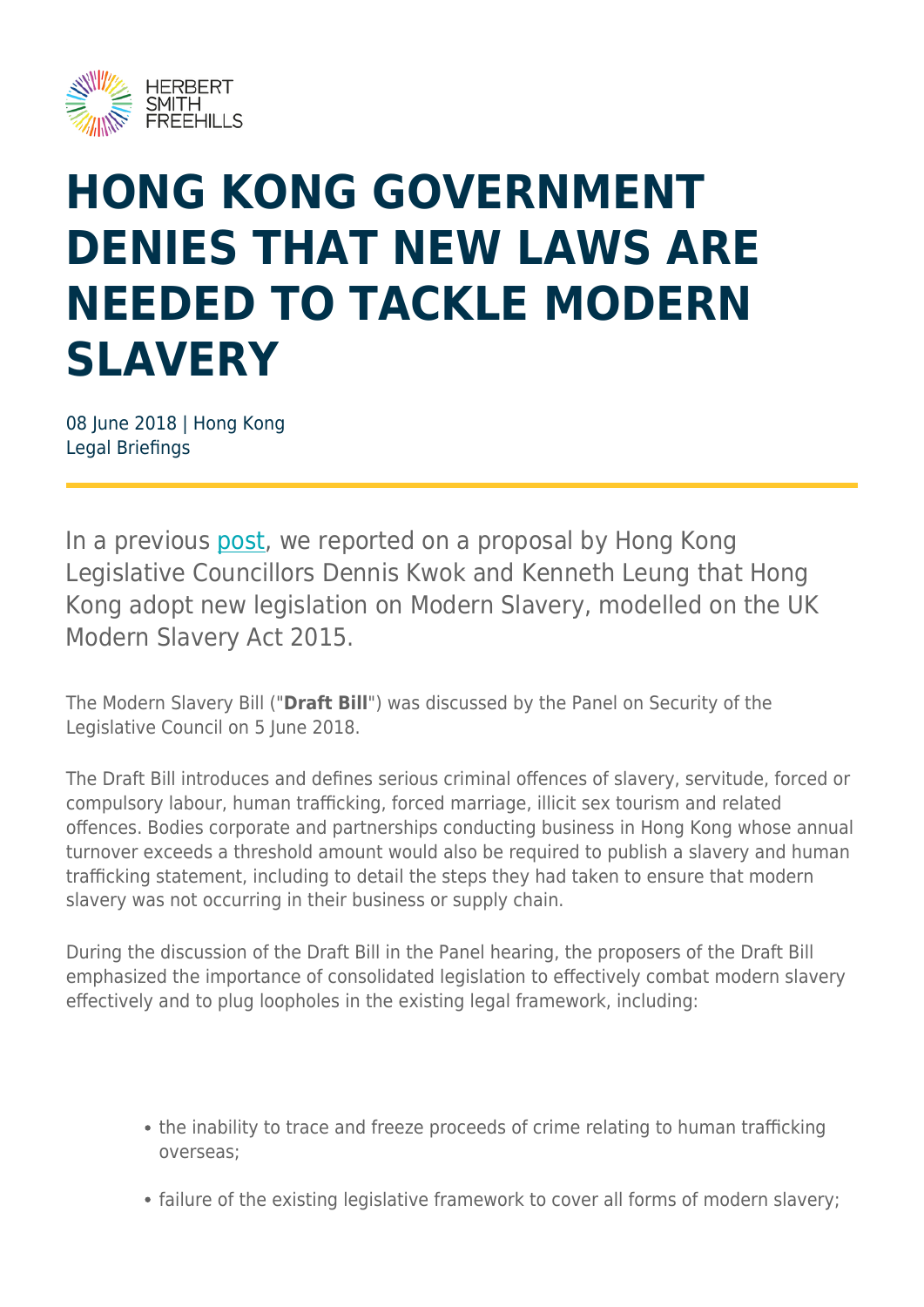- inadequate penalties; and
- lack of protections for victims.

The Government indicated that it does not support the Draft Bill on the basis that the Government considers the existing legal framework to be adequate.

During the discussion several Panel members expressed concern that Hong Kong has been placed on the Tier 2 Watch List in the Trafficking in Persons Report of the US State Department in 2016 and 2017. The Government stated it was not in a position to comment on the US classification.

There was no discussion during the Panel session on the proposed introduction of a requirement for commercial entities to publish an annual slavery and human trafficking statement, based on the equivalent requirement under the UK Modern Slavery Act 2015.

The proposers of the Draft Bill intend to table it for debate in the Legislative Council but in the absence of Government support it is unlikely to be passed into law at this stage.

Meanwhile, it is expected that a Modern Slavery Bill will be tabled for debate in the Australian parliament in the coming weeks and is likely to pass into law with bipartisan support.